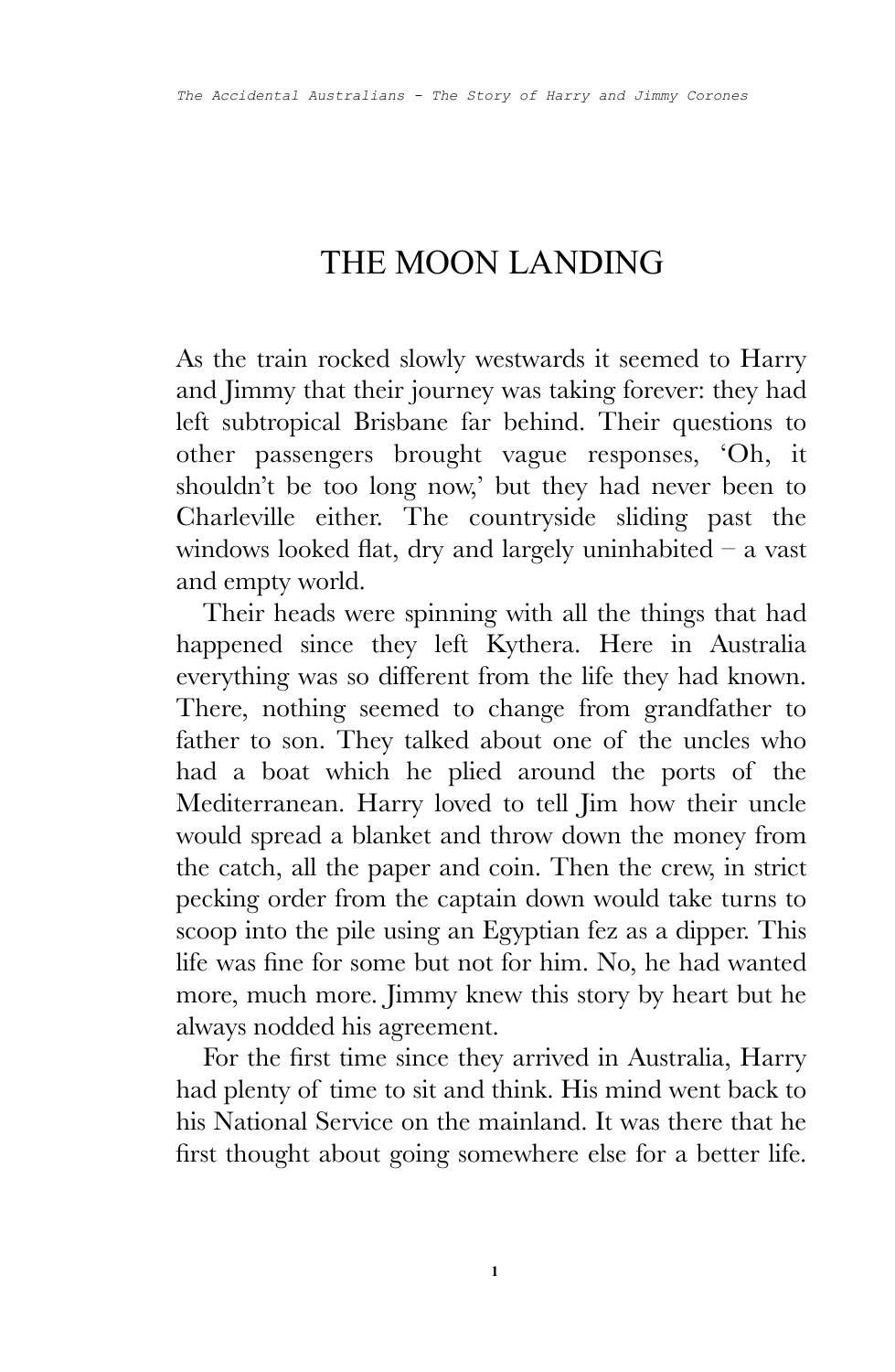Australia had not been part of the plan and neither had Jim. However, fate had decided differently and now he was so glad to have his nephew's company and devotion. He looked across at him. Life without him was unimaginable.

He thought about Kythera. All around the island, green-clad hills rose from the curve of beaches. In tiny white-washed villages like his own, bougainvillea, oleander and geraniums flourished pink and purple in defiance of the dry, stony soil. They ate olives and almonds, which grew abundantly on the slopes above the villages, and the fruits of the surrounding sea. He could see the flocks of sheep and goats shading from the noonday sun under majestic platanos trees. Ah, he could almost taste his mother's arni sti souvla, lamb roasted on the spit with lemon and rosemary.

Now the scenery had changed again. They were travelling through mile upon mile of thick bushland, pale green in spite of a relentless sun beating down from a steely blue sky. He dozed fitfully and jolted awake to see a mob of strange creatures bounding through the trees. They had huge feet and a great long tail. 'Demetrius, Demetrius,' he tried to shake his nephew awake but too late, they were gone. Then the country opened up again and became red dirt broken occasionally by grey stunted trees. The train eased around a bend and the flat nothingness was broken by forests of prickly pear, stalking across the landscape like Frankenstein monsters. On and on the train went, rattling across bridges – but there was no water? The creek beds below them were muddy holes surrounded by lank grass. It was unlike anything they had ever seen.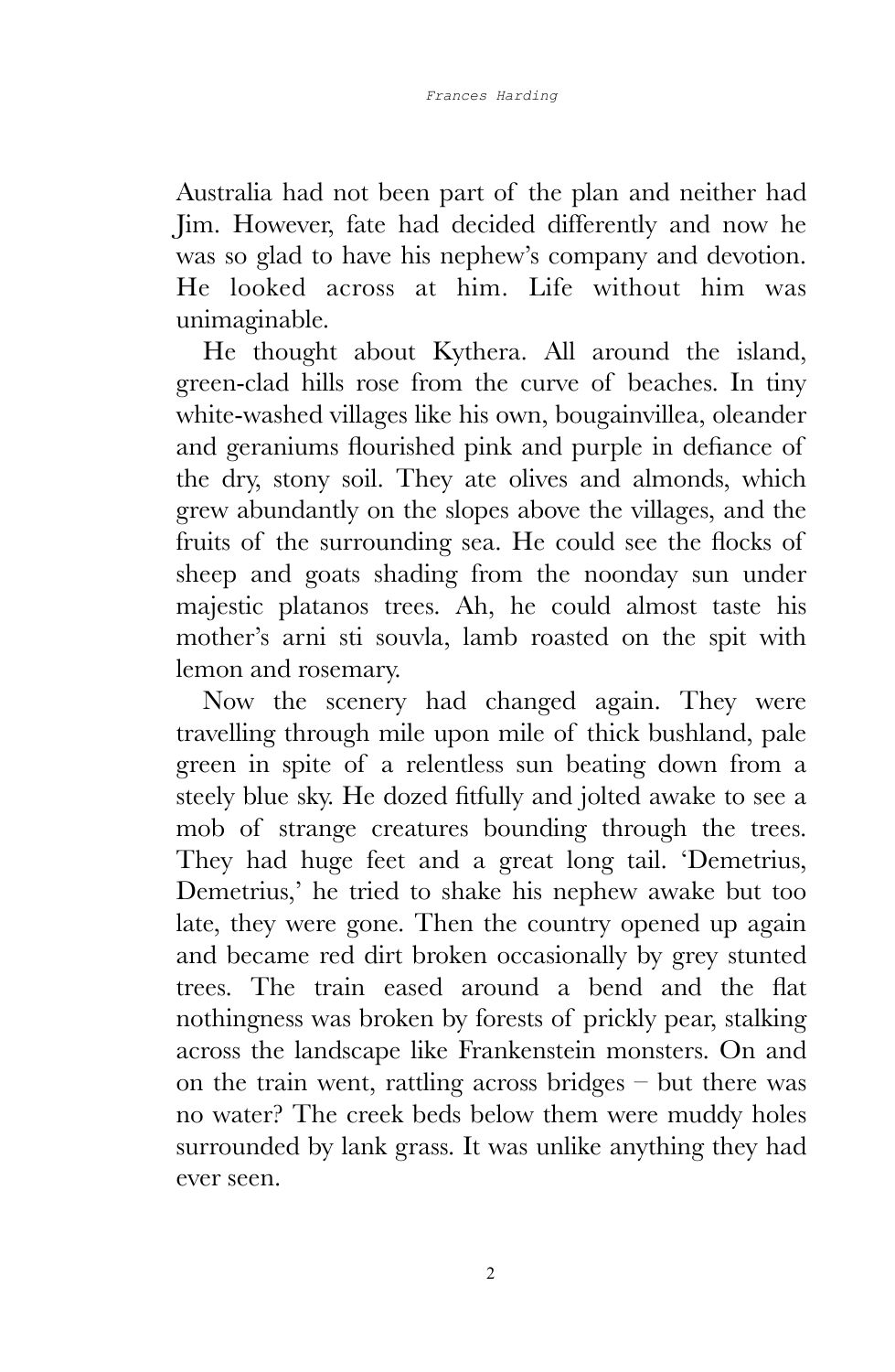Occasionally the carriage became so hot and stuffy they opened a window to let in some fresh air, but even the breeze was hot and they closed the window again to block out the smell of coal dust. Where was this town? It seemed as though the journey would never end.

When the weather-beaten sign for Charleville finally swung into view, they had been travelling for over 48 hours and had covered some 500 miles. Two dusty, weary passengers alighted from the Western Mail to survey their new surroundings. Sydney and Brisbane had been nothing like this. Charleville was not on the moon, but now they knew they really had come to the other side of the world. It was 1909.

In 1868 William Tully, a government surveyor, had named the town after Charleville in County Cork, Ireland, where he had spent his youth. He set it out in a grid pattern and named the two main streets after Alfred, the Duke of Edinburgh, and Wills, for the explorer of the same name. Now the dusty little town bustled with bullockies and their wagons, and rang with the cries of the Cobb & Co drivers cracking their whips over sweating horses. The sun was high overhead and a cloud of dust rose from a noisy mob of cattle being herded down the street in front of them. A sign read Wills Street.

It was almost noon and soon a clock was striking the hour. Jimmy's English was now very good and he politely asked a passer-by if he knew the cafe of Mr Comino. 'Straight down here from the station, then turn right into Alfred Street at the Hotel Charleville.' They walked down a street lined with white cedar trees; horses tethered to posts along the way kept up a steady swish of tails against the swarms of flies. Jimmy explained to his uncle that a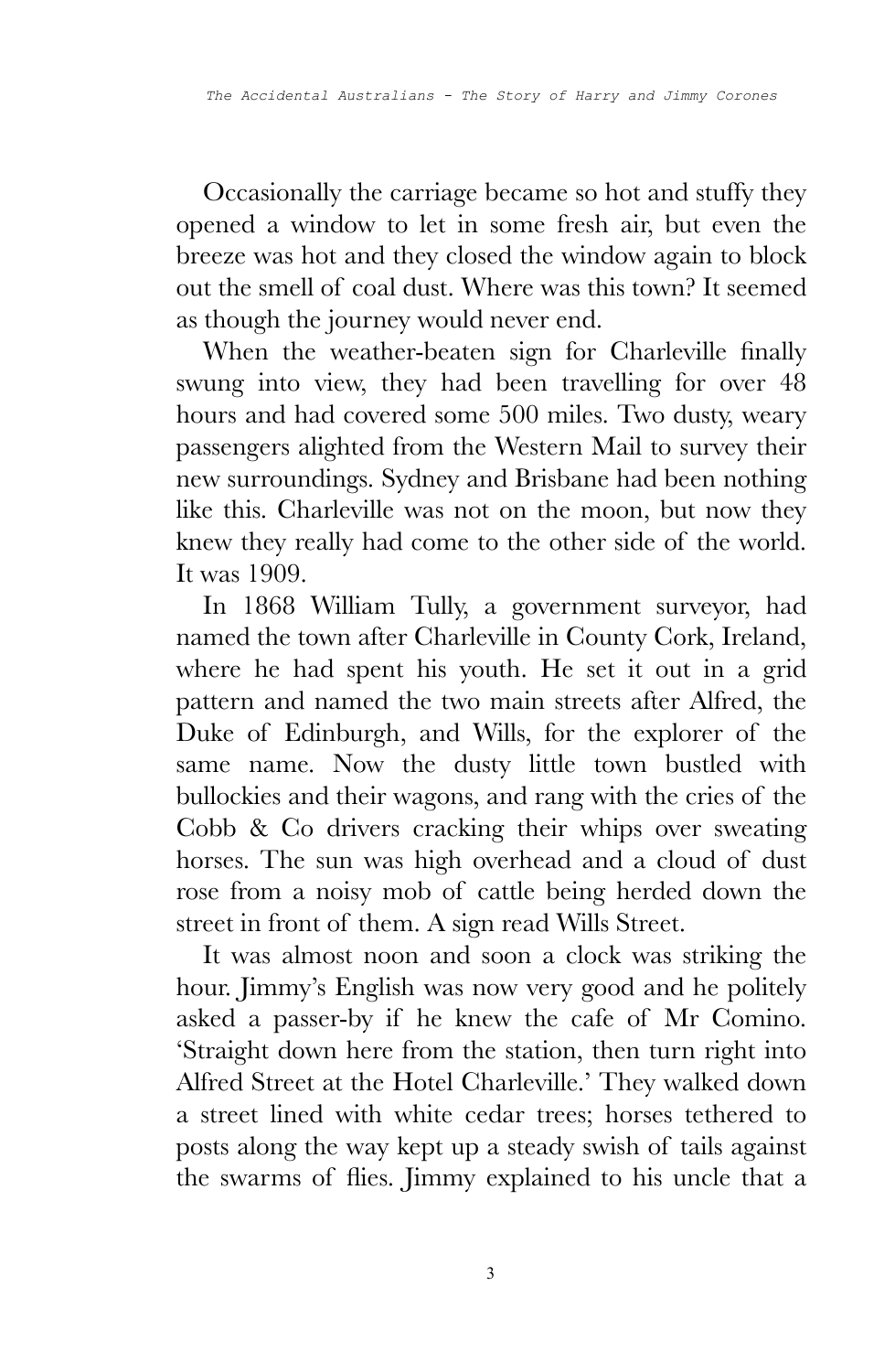hanging sign advertised Certified Chemist and Druggist and underneath Teeth Carefully Extracted. Back in Frilinganika the barber could be called on to pull a rotten tooth with a pair of large pliers.

They passed the Norman hotel and Jimmy read the street sign. It was a strange word, Galatea. At the next corner a building bore the large legend Charleville Hotel - Depot for Cobb's Coaches. 'Ah, this is it.' They quickened their pace in anticipation.

As they turned into Alfred Street, their steps faltered. They clutched at one another in dismay and disappointment. A few doors down from the Hotel Charleville was Comino's cafe. Could this be the business the Freeleaguses had paid good money for? It was nothing more than a roof over a couple of dirty tables. Had they come all this way for nothing? Harry sank down on his haunches in the dirt to take it all in.

For a moment, it all washed over him again, the fear and despair after being turned away at the American Legation in Naples. But he had managed that disaster and he would manage this one too. They had no choice. They were here and what was a bit of hard work? They had done plenty of that. There was only one thing to do: roll up their sleeves and begin.

The first white settler, Luis Janitsky, arrived in Charleville in 1865. Now less than 50 years later two young Greeks were making a start in a little cafe in Alfred Street. They opened around the clock.

There were no cabbage rolls served in that first cafe. That would bring in no customers. They had watched and learnt in Sydney and Brisbane, and they knew it had to be good, robust Aussie tucker: steak and eggs sunny-side up,